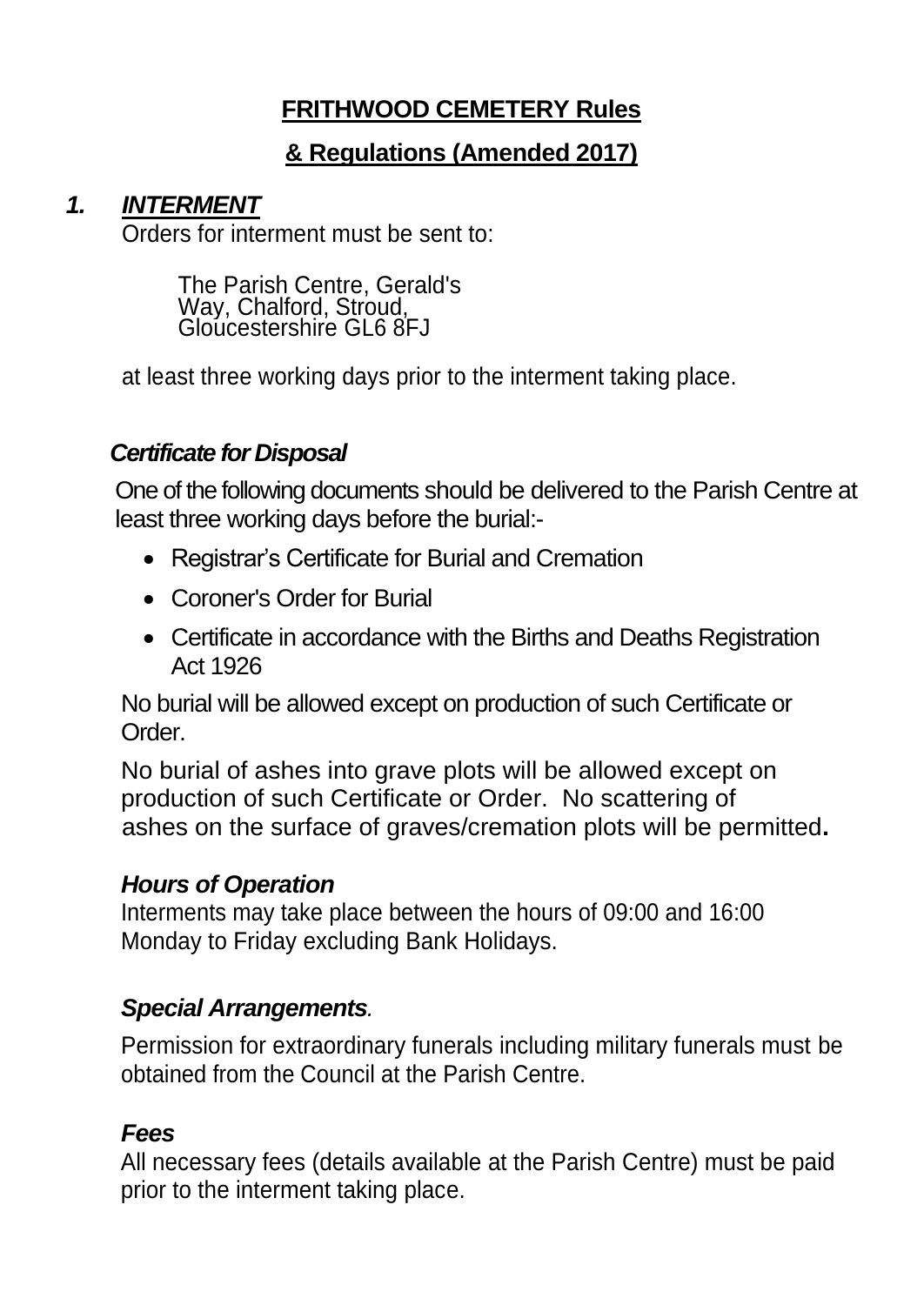### *Records*

A record of all graves, reservations and plaques is maintained at the Parish Centre and is available for viewing by the public, by prior arrangement, free of charge during office opening hours.

#### *Vehicles*

Undertakers and mourners will be permitted to drive into the cemetery for the purpose of the interment.

### *Additional interments in existing graves*

No additional interments will be allowed in any grave in which multiple burials were not originally provided for.

Interment of ashes shall be permitted with the prior agreement of the Parish Centre.

## **2** *EXHUMATIONS*

By special arrangement

# **3** *MEMORIALS*

Definitions:-

"Memorial" is used to include headstones, vases larger than 0.25m in any dimension with a personal inscription, plaques or other grave furniture.

"Supervisor" means the person with day to day control of the Cemetery.

- All memorials must be approved in writing by the Parish Clerk prior to erection
- A list of approved memorials is held at the Parish Centre.
- The maximum enclosed area for any grave is 2.13m x 0.91m.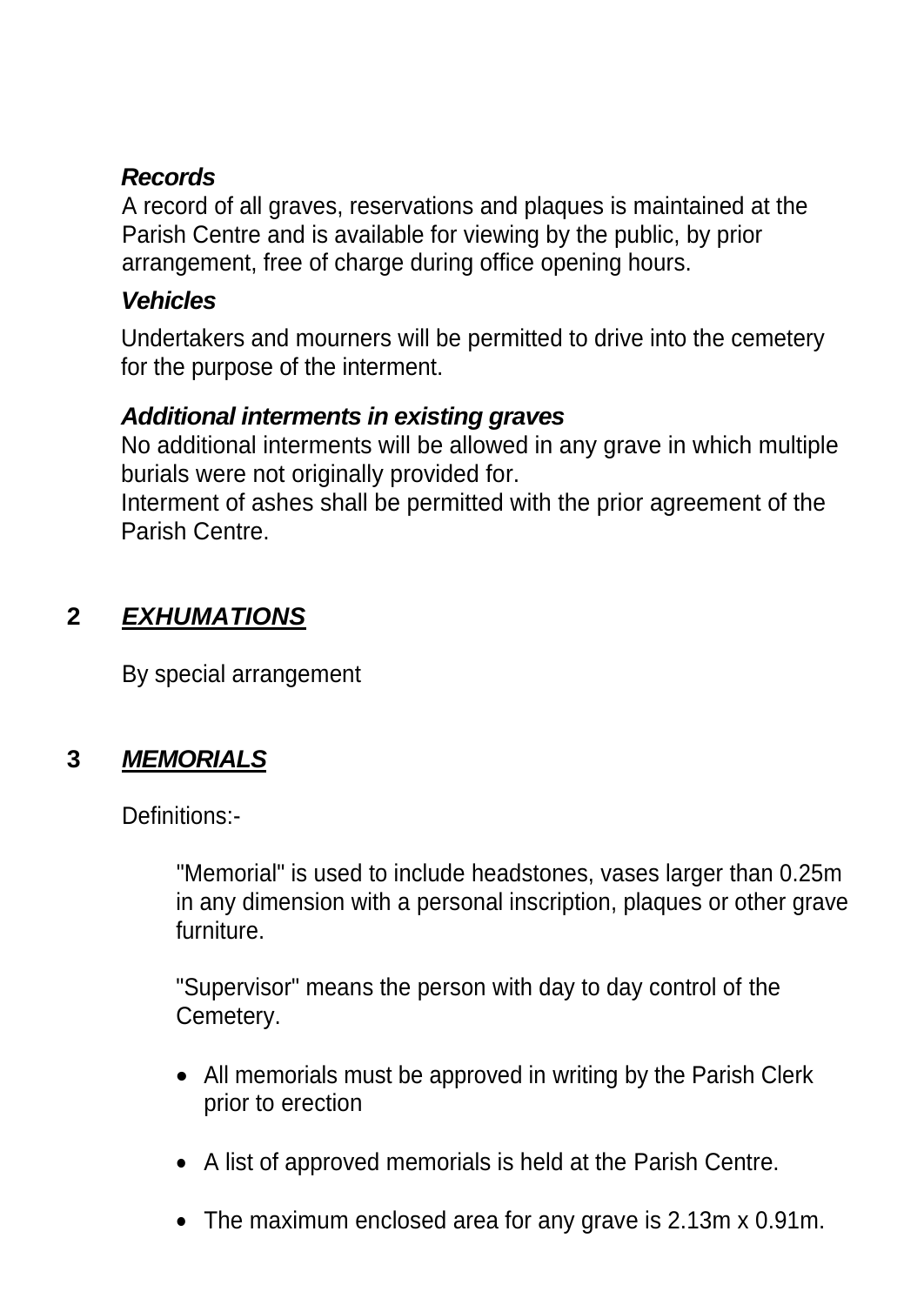(7'0"x3'0"). No cultivation or object must extend beyond the outer edges of the grave. No trees are permitted on any grave.

- Plaques in the Cremation Area must measure 18" x 12", laid portrait and flush with the ground.
- Any changes to existing memorials must be approved in writing by the Clerk prior to the change taking place.
- Permission must be obtained in writing from the Clerk to install or remove any part of any memorial, stone, plaque or other grave furniture.
- Installation, removal, repair or alteration to memorials may only take place between 09:00 and 16:00 Monday to Friday by prior arrangement through the Parish Centre with the Supervisor. Any such work must be undertaken in a way which prevents damage to the area. Any damage will be recoverable at the owner's cost.
- Memorials must arrive complete and no dressing of stone may be undertaken within the boundaries of the Cemetery.
- Vehicles will be allowed access into the Cemetery for the express purpose of delivering or removing memorials and associated grave furniture or to undertake repair/alterations to memorials. Permission for this must be sought from the Supervisor through the Parish Centre prior to the work being undertaken
- All memorials must be dowelled and rebated securely in foundations and kept in good order. The Council reserves the right to remove, at the owner's cost, any memorial which is deemed unsafe.
- All memorials must be of durable stone or wood with the grave numbers clearly marked on the reverse.
- All memorials must be of an approved standard of workmanship. The Council reserves the right to make good poor workmanship at the owner's cost.
- Receptacles for flowers must be manufactured for the sole purpose of holding flowers.
- No glass receptacles are permitted*.* The Council reserve the right